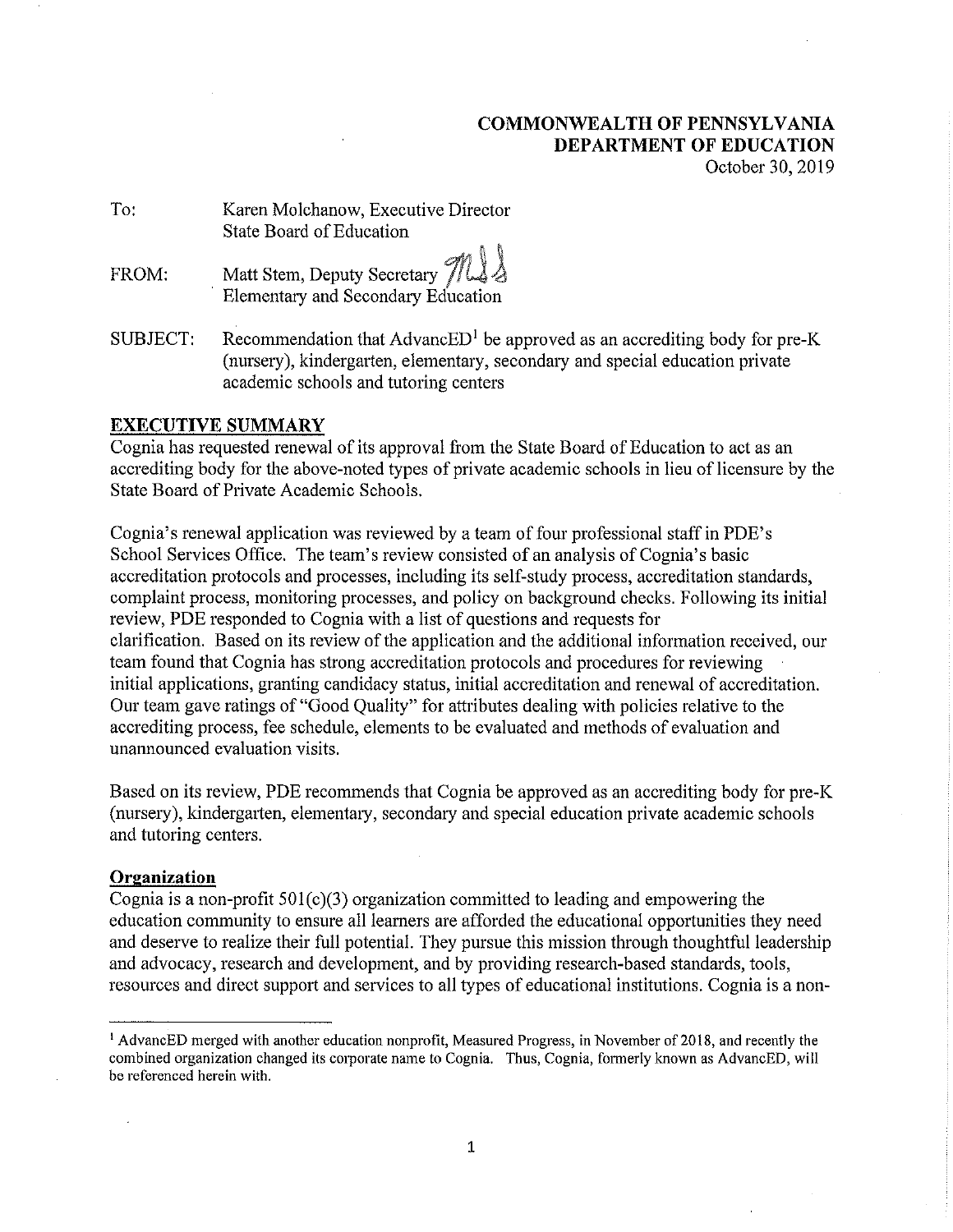profit accrediting organization with headquarters in Alpharetta, Georgia, and is made up of three component accrediting bodies (NCA CASI, NWAC and SACS CASI).2

Cognia reportedly services 34,000 schools and school systems across the United States and internationally. It accredits schools in all 50 states.

# **Self-Study Process**

Schools engage in a self-study process in preparation of hosting a readiness/candidacy engagement review. As part of the self-study process, schools must complete and submit the Readiness Diagnostic which assesses the school's readiness for accreditation. The Readiness Diagnostic Tool is built around three domains of the Index of Educational Quality (IEQ) which consists of leadership capacity, learning capacity and resource capacity.

Our review found that Cognia' s accreditation process places a strong emphasis on continuous improvement using tools in eProve a diagnostic suite that offers a comprehensive yet simple and convenient way of identifying an institution's strengths and challenges. Schools seeking initial accreditation must ensure that plans are in place to meet Cognia's Performance Standards, develop actions plans to address areas rated as Needs Improvement and be committed to strengthening efforts to improve student performance. Schools can use eProve surveys to gain an understanding of what key stakeholders believe about the quality and experience of schooling. Further, eProve provides an array of valid and reliable surveys that can be used to learn and gather stakeholders' perspective which reveals how the processes, practices and conditions of schooling impact student, parents and educators.

# **Readiness Review and Candidacy Status**

After completion of the self-study Readiness Diagnostic, Cognia conducts a readiness review with schools seeking accreditation. The purpose of the Readiness Review is to make a determination regarding the school's readiness for accreditation through a validation of the school's Readiness Diagnostic and examination of its practices in relation to the Cognia Performance Standards. A Cognia staff member reviews the Readiness Report for quality and completeness and then approves the school for Candidacy or continued Applicant status. If the school is granted Candidacy status, then Cognia staff sends the Readiness Report along with the Candidacy Letter and may engage in its first Engagement Review.

## **Engagement Review Site Visit**

The Engagement Review team consists of a Cognia certified Lead Evaluator and a rigorously trained review team. During the Engagement Review site visit, the team will perform classroom observations using the Cognia Effective Leaming Environment Tool (ELEOT). In addition to classroom observations, the review team will also review student performance and stakeholder feedback, conduct internal and external interviews which may include the leadership and improvement team, teachers, parents and community members, support staff and students,

<sup>&</sup>lt;sup>2</sup> North Central Association of Colleges and Schools, Council on Accreditation and School Improvement (NCA CASI); Northwestern Accrediting Commission (NWAC); and Southern Association of Colleges and Schools, Council on Accreditation and School Improvement (SACS CASI).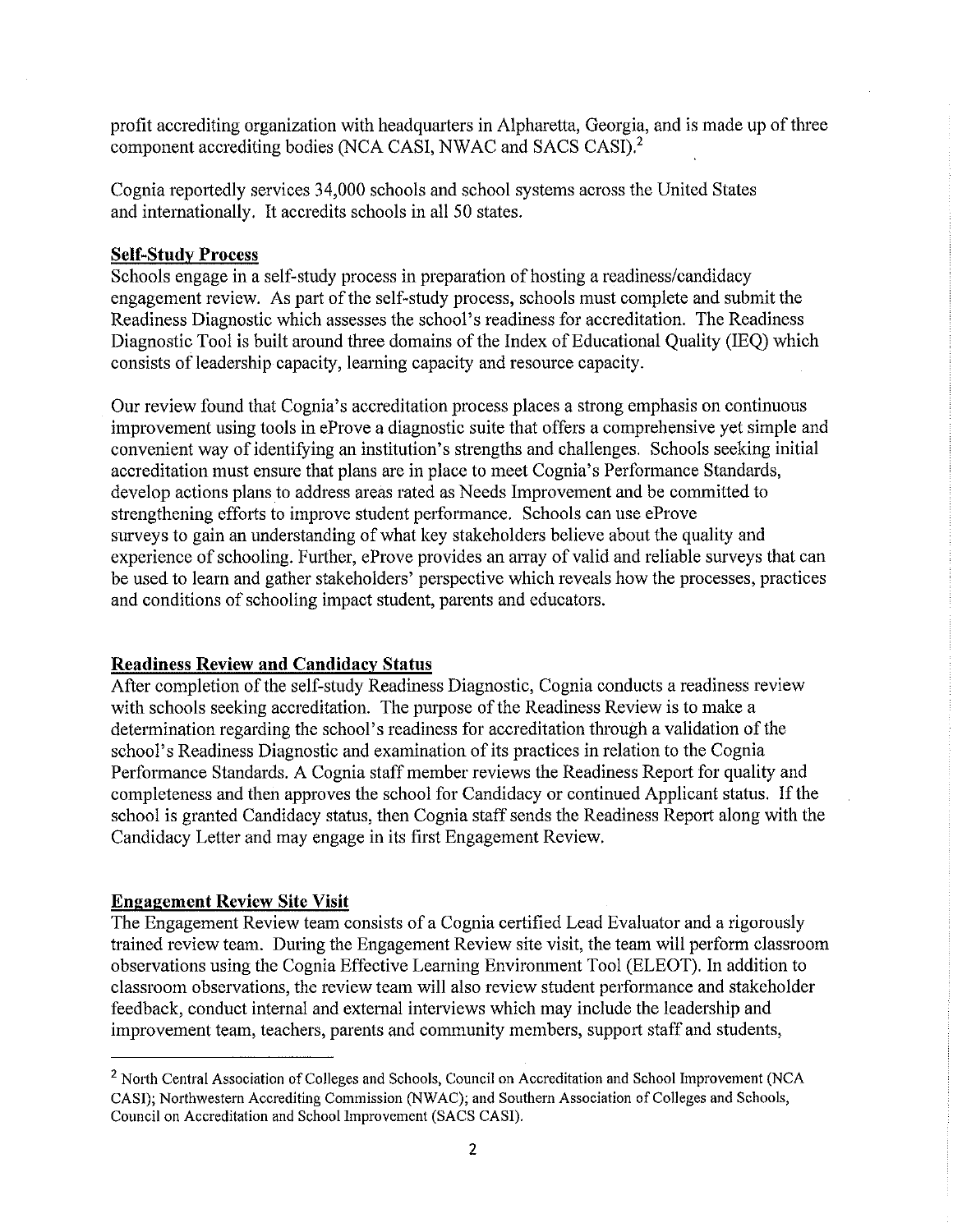determine to what extent the school meets the Standards for Quality compiled by the Cognia Index of Education Quality (IEQ) as well as examine other quality evidence related to practices, processes and programs.

### **Standards Review**

Cognia performance standards are organized under three Domains to include leadership capacity, learning capacity and resource capacity. The Domains are statements that define the capacity of a school to provide quality education and meet the rigorous demands of continuous improvement.

The Cognia Performance Standards describe conditions that are necessary for schools to support organizational effectiveness and improve student performance.

In addition to the Domains and Standards, two performance rubrics are aligned to the Standards to help provide measurable progress and an overall assessment of practices. The rubrics consist of four performance levels that contain evaluative criteria related to concepts contained within the Standards statement.

## **Monitoring**

Accreditation status is based on the performance of a school in areas related to policies, Standards, and Assurances. There is nothing that would prevent a school's accreditation status from being changed upon a different timeline established due to the findings of a special investigation and/or possible subsequent monitoring reviews.

A school classified as being "under review" is given an opportunity to come into full compliance. The school will submit an annual progress report(s) to Cognia on Improvement Priorities identified in the most recent review report, host an onsite monitoring review within one year of the previous review, and host subsequent monitoring reviews as prescribed by Cognia. A school will have a status identified as Accredited Under Review, which will continue until the school successfully documents adequate progress in Improvement Priorities and/or by providing documented evidence of substantially meeting policies, Standards and Assurances for accreditation.

"Accredited under conditions" is a status conferred to a school in poor standing. Schools classified as "accredited under conditions" may be recommended to be dropped from accreditation.

#### **Investigation of Complaints**

Cognia's policy states that complaints must be submitted in writing and must include the complainant's name, address, phone number and other pertinent contact infotmation. Complaints must also include a description of the circumstances or events and any relevant documentation that supports the complaint; a statement of relationship with the individual involved, if the complainant is not the aggrieved individual; and the name, address and other